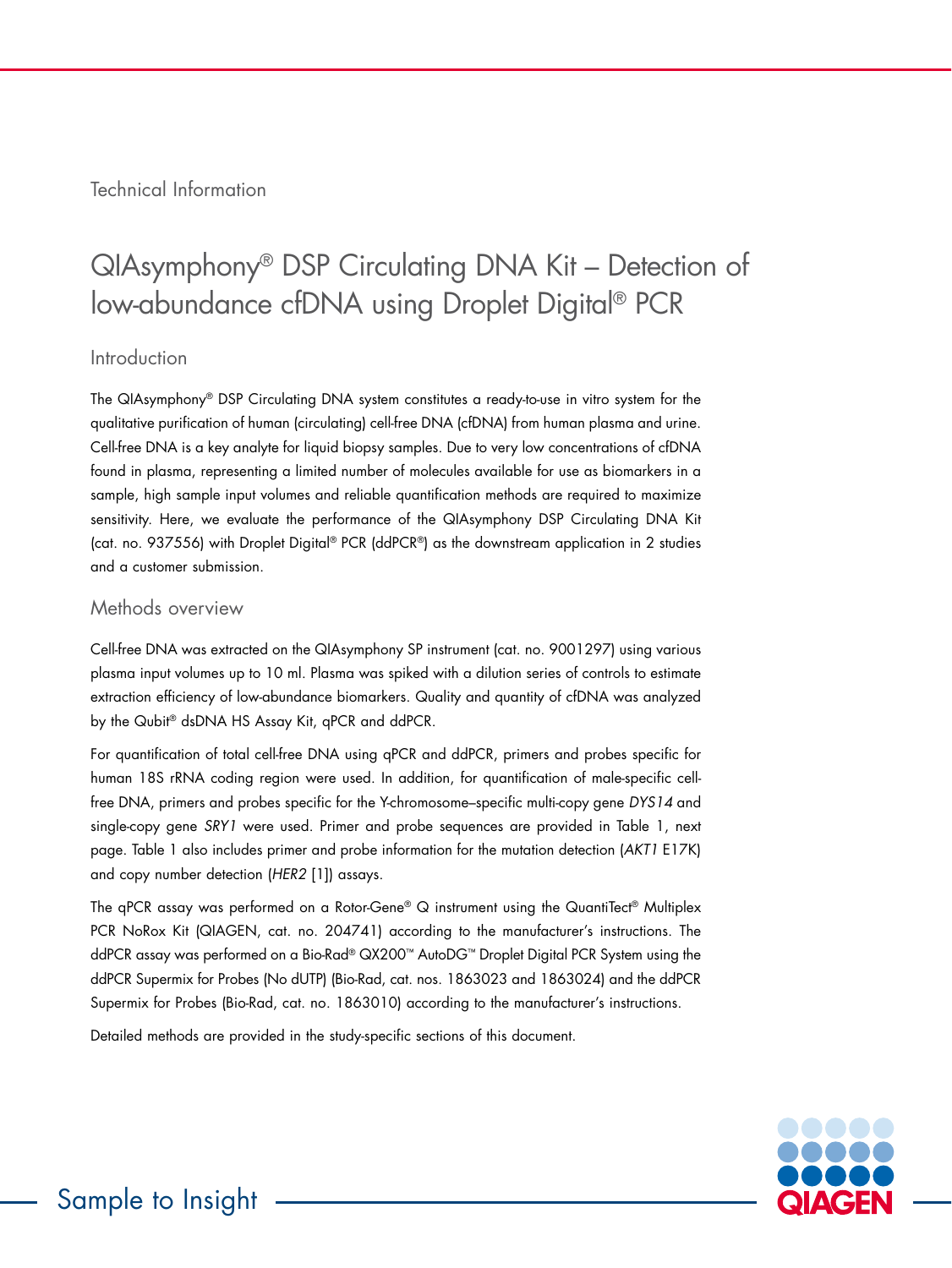| Primer/probe name   | Sequence                                                      | <b>Probe labels</b>                                      |
|---------------------|---------------------------------------------------------------|----------------------------------------------------------|
| 18S 66 bp forward   | <b>GCCGCTAGAGGTGAAATTCTTG</b>                                 |                                                          |
| 18S 66 bp reverse   | <b>CATTCTTGGCAAATGCTTTCG</b>                                  |                                                          |
| 18S 66 bp probe     | ACCGGCGCAAGACGGACCAGA                                         | $qPCR: 5'$ Bodipy - BHQ2 3'<br>$ddPCR: 5' HEX - BHQ1 3'$ |
| SRY1 78 bp forward  | <b>TCCTCAAAAGAAACCGTGCAT</b>                                  |                                                          |
| SRY1 78 bp reverse  | AGATTAATGGTTGCTAAGGACTGGAT                                    |                                                          |
| SRY1 78 bp probe    | CACCAGCAGTAACTCCCCACAACCTCTTT                                 | ddPCR: 5' FAM - BHQ1 3'                                  |
| DYS14 66 bp forward | <b>GAGCAGGCGTGGGTACTATTG</b>                                  |                                                          |
| DYS14 66 bp reverse | <b>GTCTGCTGCTCGGCATCAC</b>                                    |                                                          |
| DYS14 66 bp probe   | <b>CCTGCATGCGGCAGAGAAACCC</b>                                 | $ddPCR: 5' FAM - BHQ1 3'$                                |
| HER2 forward (1)    | <b>ACAACCAAGTGAGGCAGGTC</b>                                   |                                                          |
| HER2 reverse (1)    | <b>GTATTGTTCAGCGGGTCTCC</b>                                   |                                                          |
| HER2 probe (1)      | CCCAGCTCTTTGAGGACAAC                                          | $ddPCR: 5' FAM - MGB NFG 3'$                             |
| EFTUD2 forward (1)  | <b>GGTCTTGCCAGACACCAAAG</b>                                   |                                                          |
| EFTUD2 reverse (1)  | <b>TGAGAGGACACACGCAAAAC</b>                                   |                                                          |
| EFTUD2 probe (1)    | <b>GGACATCCTTTGGCTTTTGA</b>                                   | $ddPCR: 5' VIC - MGB NFO 3'$                             |
| AKTI WT for p.E17K  | dHsaCP2000032 PrimePCR™ ddPCR Mutation Assay, Human (Bio-Rad) |                                                          |
| AKTI p.E17K         | dHsaCP2000031 PrimePCR ddPCR Mutation Assay, Human (Bio-Rad)  |                                                          |

Table 1. Primers and probes used in qPCR and ddPCR assays

## Results overview

Linearity in cfDNA recovery, as well as robust detection of low-abundance biomarkers, was observed for different sample input volumes ranging from 1–10 ml. Cell-free DNA yield and sensitivity were also comparable to results from an in-house QIAGEN manual cfDNA extraction kit. Customer-submitted data shows the QIAsymphony DSP Circulating DNA Kit combined with subsequent ddPCR has been successful for detecting somatic mutations in circulating tumor DNA in a clinical trial setting.

Details of specific results are provided in the respective study sections of this document.

# Detection of male cfDNA in spiked female plasma using Droplet Digital PCR

Basic performance of the QIAsymphony DSP Circulating DNA Kit was evaluated with the focus on extraction of low-abundance cfDNA in a background of normal cfDNA levels.

### **Methods**

Whole blood was collected from healthy donors in 10 ml BD® Vacutainer® K2EDTA tubes. Female and male plasma were generated according to CEN-TS 16835-3. Female plasma was spiked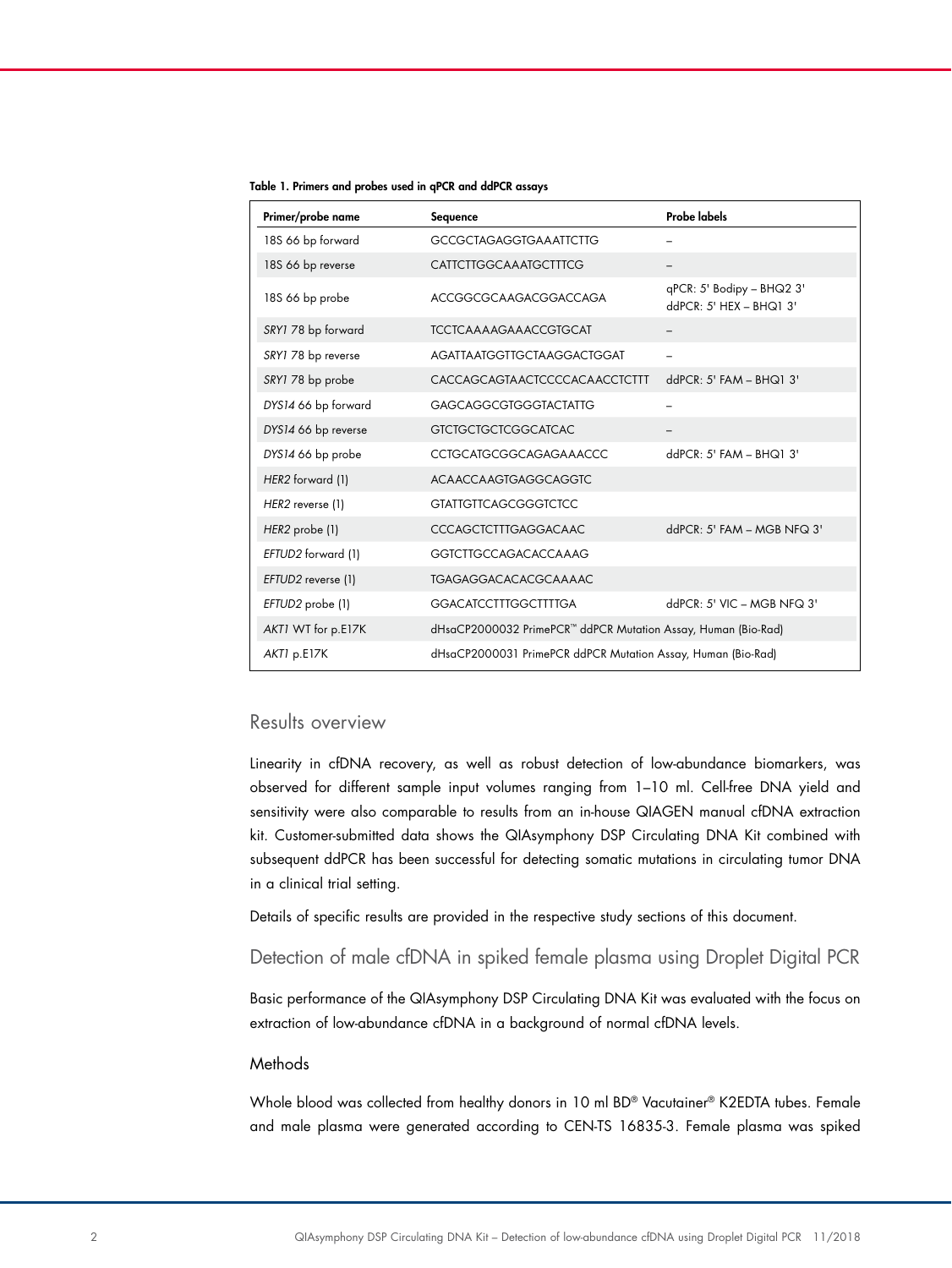with male plasma (0-1024 µl range) to a total volume of 2 ml as illustrated in Figures 1 and 2, below and next page. Afterwards, cfDNA was extracted using the QIAsymphony DSP Circulating DNA Kit according to the manufacturer's instructions, unless stated otherwise. The cfDNA yield was determined with a ddPCR assay for male-specific genes located on the Y-chromosome using the Bio-Rad QX200 AutoDG Droplet Digital PCR System. A dilution series was used to determine the Limit of Detection (LoD) for the multi-copy gene *DYS14*. The same eluates were used to determine the LoD for the single-copy gene *SRY1* in parallel.

#### Results

Negative plasma samples (female plasma) were used to determine the LoD for the Y-chromosome– specific genes *DYS14* and *SRY1* (red line in Figures 1 and 2). The calculated LoD for *DYS14* of 7.3 cps/well (= 5.7 *DYS14*-positive droplets) equates to 2 µl male plasma spiked into female plasma to a total volume of 2 ml (Figure 1). Moreover, a high accuracy for the linear increase in cps/well for *DYS14* (R2 = 0.9974), which indicates a reliable extraction of low-abundance genes, was calculated for the spiked plasma above the LoD (2-1024 µl range). Based on the number of droplets, the target copy number per well is calculated as shown in Figure 1. The fluorescence signals for *DYS14*, as detected by ddPCR, for the individual spiked plasma samples are shown in Figure 3, next page.

Due to the lower number of DNA copies, 16 µl of male plasma is required for specific detection of the single-copy gene *SRY1* in a total volume of 2 ml female plasma (calculated LoD 3.2 cps/well) (Figure 2). Again, a high accuracy above the LoD for the linear increase in cps/well ( $R^2 = 0.9864$ ) was calculated.



Figure 1. Determination of LoD for *DYS14* using Droplet Digital PCR. Female plasma was spiked with male plasma ranging from 0 to1024 µl, up to a total volume of 2 ml. Cell-free DNA was extracted using the QIAsymphony DSP Circulating DNA Kit. Spiked female plasma was extracted in 4 replicates. Negative plasma (non-spiked female plasma) was extracted in 10 replicates to determine LoD. Male circulating DNA yield was determined by ddPCR (Y-chromosome–specific gene *DYS14* [multi-copy gene]) with the Bio-Rad QX200 AutoDG Droplet Digital PCR System using a fixed volume of 8 µl DNA. Results were calculated as target copies per well. Calculation of LoD for *DYS14* is based on non-spiked female plasma (LoD = mean + 4x SD; red line indicates calculated LoD of 7.3 cps/well).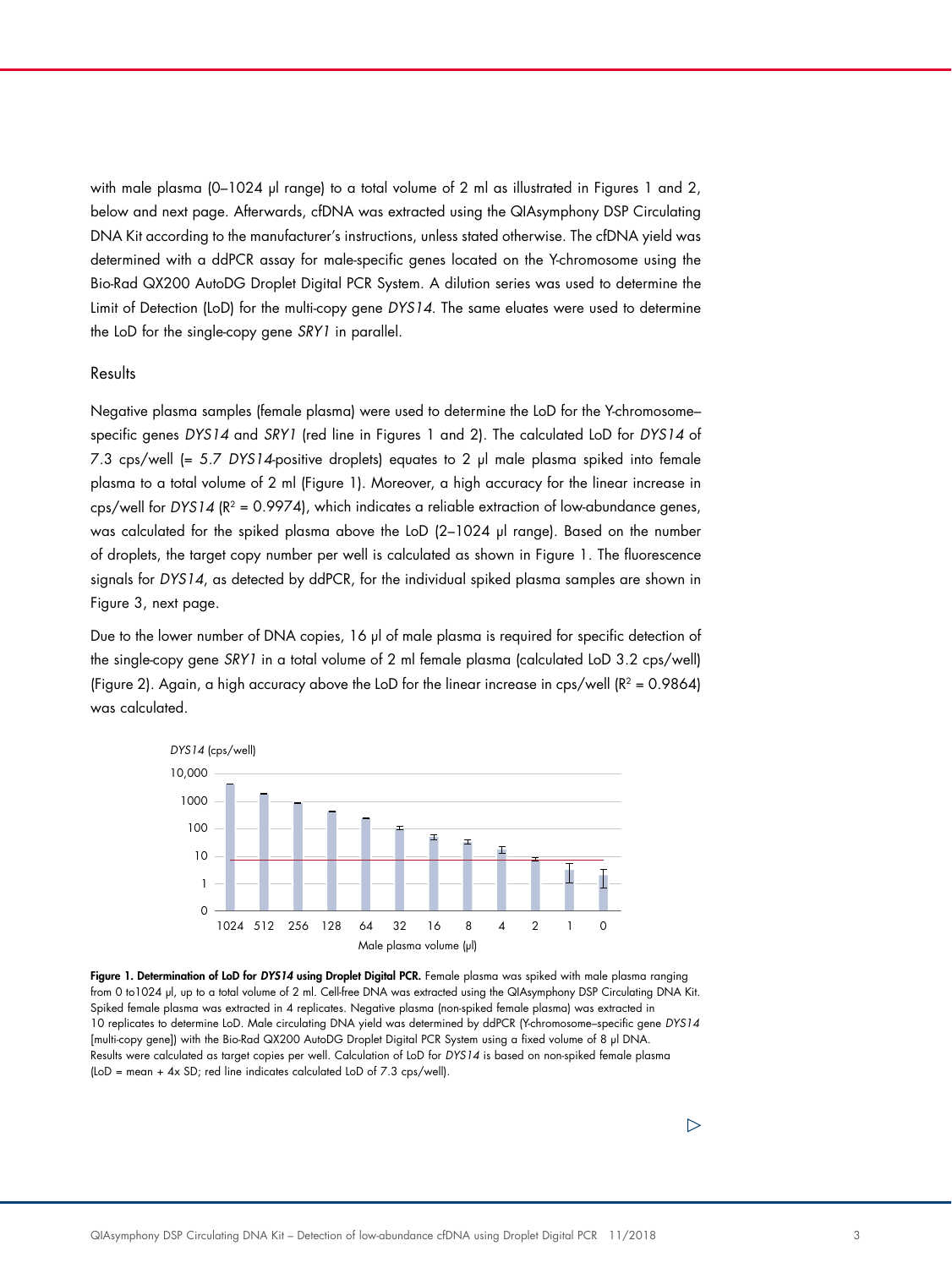

Figure 2. Determination of LoD for *SRY1* using Droplet Digital PCR. Female plasma was spiked with male plasma ranging from 0 to 1024 µl, up to a total volume of 2 ml. Cell-free DNA was extracted using the QIAsymphony DSP Circulating DNA Kit. Female plasma was extracted in 4 replicates. Male circulating DNA yield was determined by ddPCR (Y-chromosome–specific gene *SRY1* [single-copy gene]) with the Bio-Rad QX200 AutoDG Droplet Digital PCR System using a fixed volume of 8 µl DNA. Results were calculated as target copies per well. Calculation of LoD for *SRY1* is based on non-spiked female plasma (LoD = mean + 4x SD; red line indicates calculated LoD of 3.2 cps/well).



Figure 3. Number of positive droplets for *DYS14* for female plasma spiked with male plasma. Female plasma was spiked and processed, and circulating DNA yield was determined as described in Figure 1. Graphic shows number and fluorescence amplitude for negative droplets (black) and *DYS14*-positive droplets (blue) measured with ddPCR.

# Linearity and reliable detection of low-abundance cfDNA using Droplet Digital PCR

The experimental design (analysis of Y-chromosome–specific genes at the limit of detection in a normal cfDNA background) described in the previous section, "Detection of male cfDNA in spiked female plasma using Droplet Digital PCR", was used as a model for this study to demonstrate reliable detection of low-abundance genes depending on sample input volume.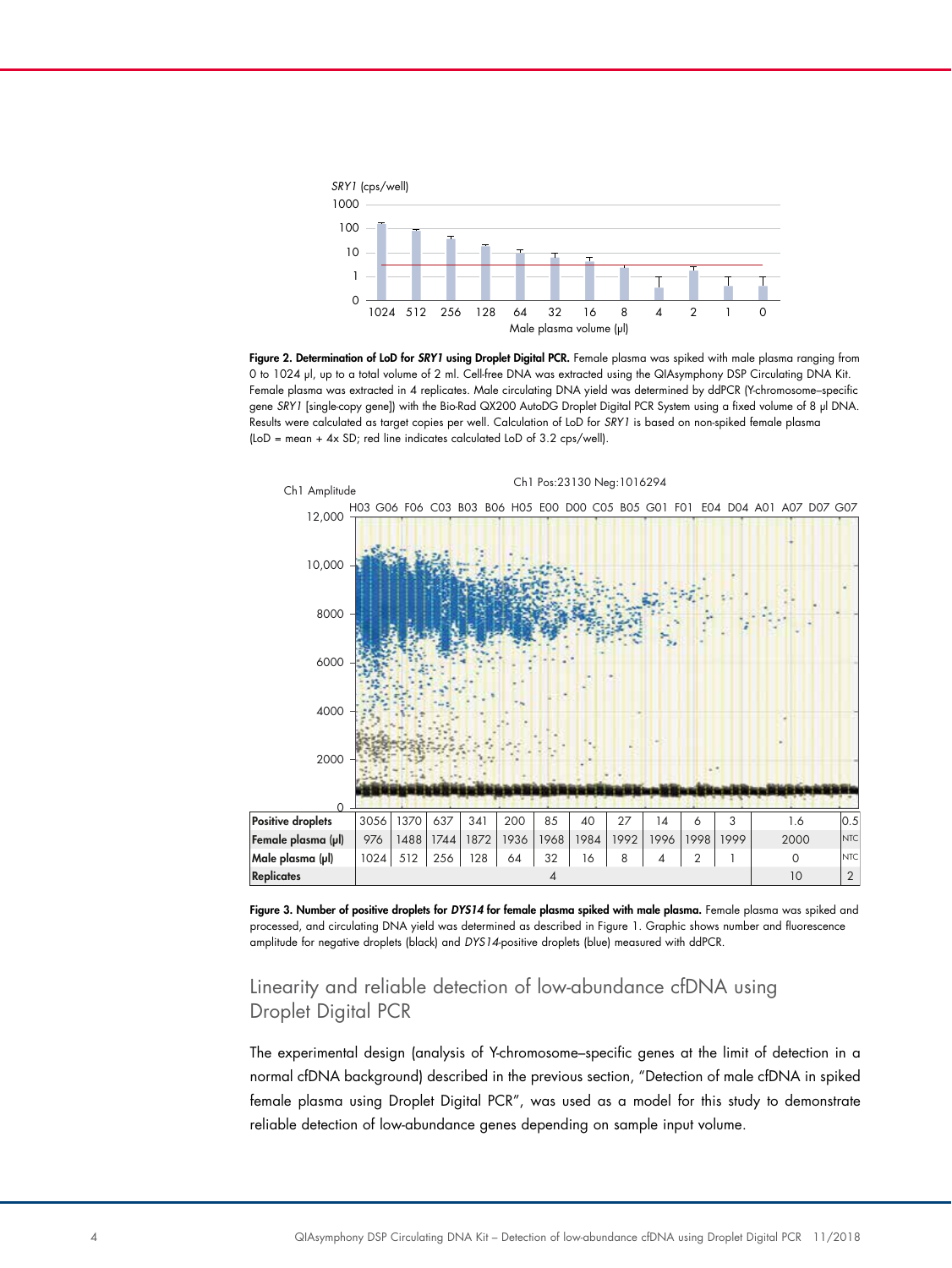### **Methods**

Female plasma was spiked with male plasma followed by extraction of cfDNA from different plasma volumes ranging from 1–10 ml. To ensure more reliable detection of *DYS14*, female plasma was spiked with 2 µl male plasma per ml of female plasma (equates to 2x LoD of *DYS14*) to minimize risk of dropouts (i.e., no *DYS14*-positive droplets) for the low plasma input volumes. For a better assessment of the extraction efficiency using the QIAsymphony DSP Circulating DNA Kit, cfDNA from 4 ml plasma input was also extracted with an in-house cfDNA extraction kit, serving as a manual reference method (indicated as red plots in Figures 4 and 5, below and next page). First, total cfDNA yield was determined using two independent methods: Qubit dsDNA HS Assay Kit (Figure 4A) and an in-house validated real-time PCR system, which amplifies a 66 bp amplicon from the 18S rDNA (Figure 4B). Secondly, reliable detection of the multi-copy gene *DYS14* in the female background with ddPCR was analyzed (Figure 5A) as described in the previous section ("Detection of male cfDNA in spiked female plasma using Droplet Digital PCR"). In addition, the single-copy gene *SRY1* was analyzed (Figure 5B).



Figure 4. Linearity in cfDNA recovery for sample input volumes from 1-10 ml. Female plasma was spiked with male plasma at 2x LoD of *DYS14* (described in Figure 1). Cell-free DNA was extracted from 1–10 ml spiked female plasma (2 µl male plasma per ml female plasma) in 4 replicates using the QIAsymphony DSP Circulating DNA Kit (blue plots). Additionally, cfDNA was extracted from 4 ml spiked plasma in 8 replicates using an in-house cfDNA extraction kit serving as a manual reference method (red plots). Total circulating DNA yield was determined by A Qubit dsDNA HS Assay Kit and B real-time PCR (18S rDNA, multi-copy gene).

#### **Results**

The linear increase in *DYS14* copies with increased sample input volume is shown in Figure 5A. As previously described, approximately 16 µl male plasma in a total volume of 2 ml female plasma (i.e., 8 µl/ml plasma) are required for determination of *SRY1* at the lower limit of detection. Due to the lower input of 2 µl per ml plasma, *SRY1* was analyzed below the calculated LoD. Therefore, only a hit rate study (presence of droplets) was executed for the different input volumes and results are summarized in Figure 5B.

 $\triangleright$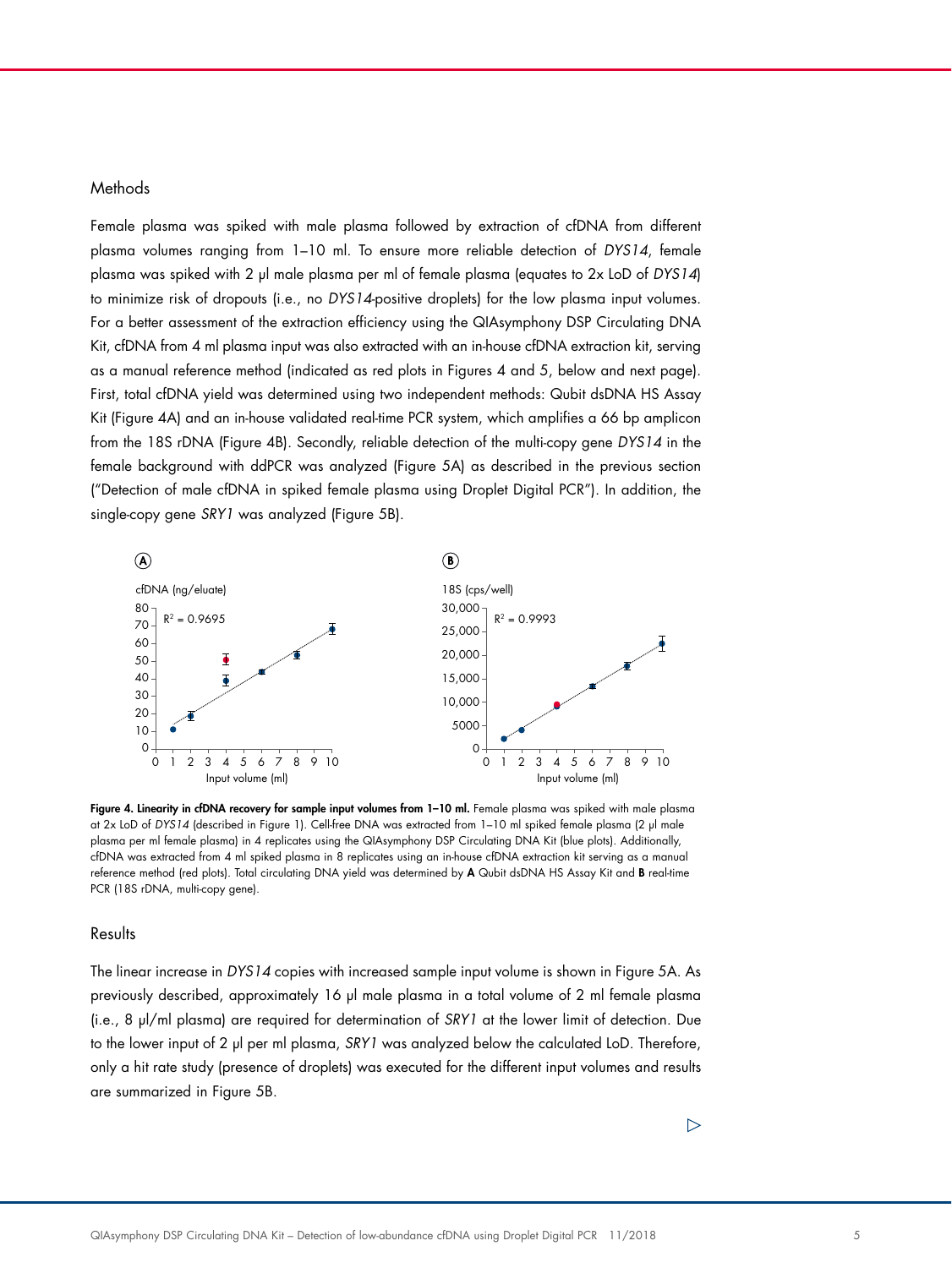

Figure 5. Linearity in yield for low-abundance cfDNA depending on plasma input volume. Female plasma was spiked with male plasma at 2x LoD of *DYS14* (described in Figure 1). Cell-free DNA was extracted from 1–10 ml spiked female plasma (2 µl male plasma per ml female plasma) in 4 replicates using the QIAsymphony DSP Circulating DNA Kit (blue plots and bars). Additionally, cfDNA was extracted from 4 ml spiked plasma in 8 replicates using an in-house cfDNA extraction kit serving as manual reference method (red plot and bar) (described in Figure 4). Circulating DNA yield was determined by ddPCR with the Bio-Rad QX200 AutoDG Droplet Digital PCR System using a fixed volume of 8 µl DNA. A Results were calculated as target copies per well for the Y-chromosome–specific gene *DYS14* (multi-copy gene). B Results were calculated in percentage of hits (positive droplets) for the Y-chromosome–specific gene *SRY1* (single-copy gene).

#### Discussion

Figure 4 illustrates a linear increase in total cfDNA yield, detected with two independent methods, for extraction of 1–10 ml sample volumes using QIAsymphony SP and the QIAsymphony DSP Circulating DNA Kit. The validated in-house qPCR revealed more reliable results for the linearity, as well as correlation to the manual cfDNA extraction kit, compared to the Qubit dsDNA HS Assay Kit.

Figure 5A reveals reliable extraction at the lower limit of detection (1 ml and 2 ml plasma volumes) for the low-abundance gene *DYS14* and, in addition, a linear increase in yield for the elevated input volumes up to 10 ml plasma. A comparable extraction efficiency was obtained for the reference (the in-house cfDNA extraction kit) for 4 ml plasma input.

Figure 5B highlights the impact of an increased sample input volume on the detectability of the second low-abundance gene *SRY1*. Using lower plasma input volumes resulted in unreliable detection of positive droplets in ddPCR, whereas sensitivity of the assay can be increased by using the highest input volume (10 ml plasma) for cfDNA extraction on QIAsymphony SP.

## Customer-submitted data from routine testing

\* For detailed information, contact Hannah Bye at The Royal Marsden Hospital, Sutton, Surrey, SM2 5NG, Great Britain: Hannah.Bye@icr.ac.uk.

Using the QIAsymphony DSP Circulating DNA Kit with subsequent ddPCR as the downstream application was also tested by customers\* in clinical trial settings. Cell-free DNA was extracted from plasma generated from EDTA blood collection tubes, as well as Streck® Cell-Free DNA BCT® Tubes (www.streck.com). Depending on the required sensitivity in the ddPCR downstream assay, cfDNA was extracted from 4 ml or 8 ml plasma volumes. Depending on the assay, mutations can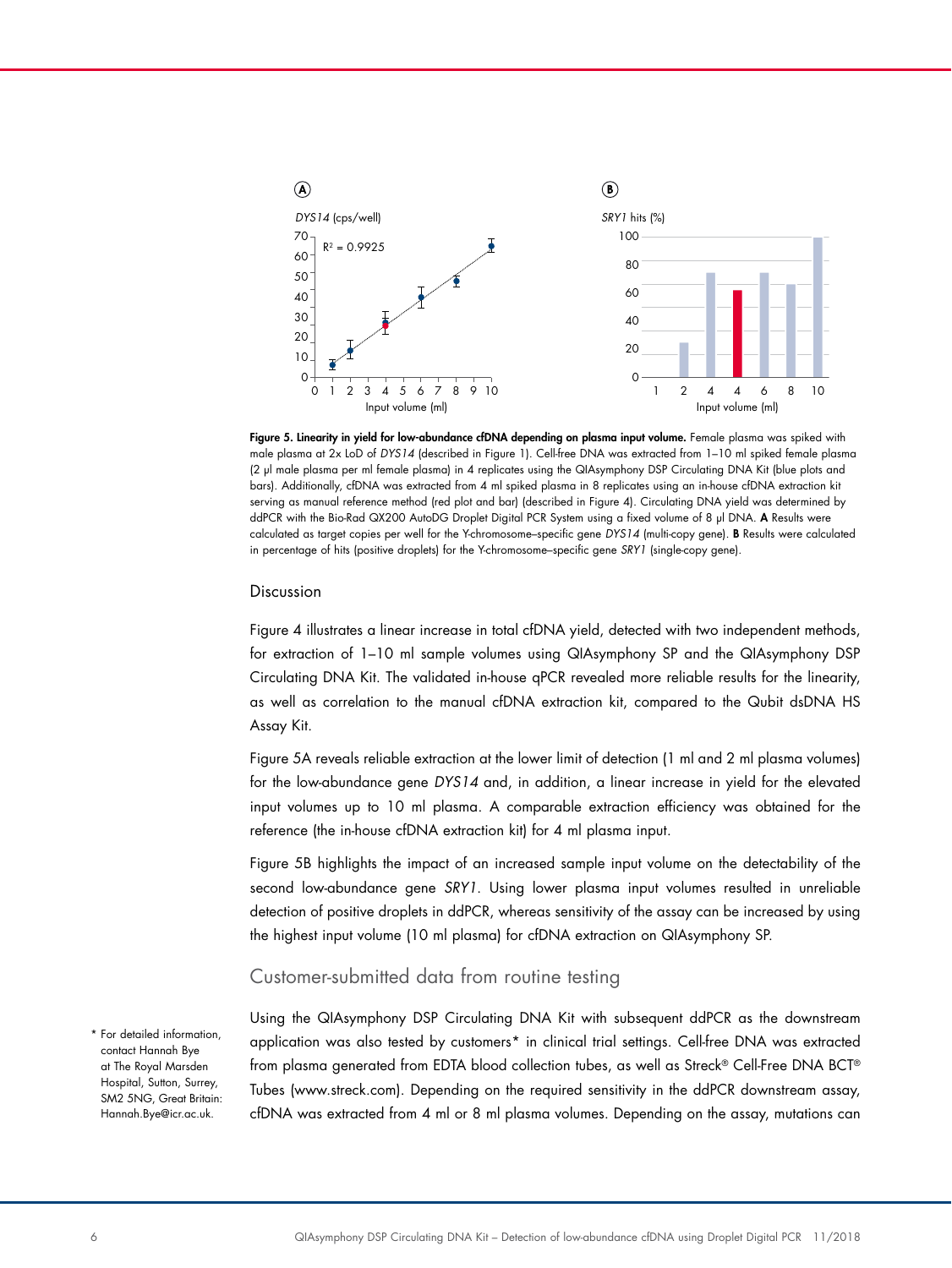be detected at allele frequencies as low as 0.08%. Overall, the QIAsymphony DSP Circulating DNA Kit provides reproducible results, both for DNA concentration in duplicate samples and also for downstream mutation and copy number detection.

In the following sections, "Mutation detection in cfDNA using Droplet Digital PCR" and "Copy number detection in cfDNA using Droplet Digital PCR", we provide typical examples of the resulting 2D plots that highlight the fluorescence signals for the probes (Figures 6 and 7, below and next page). For detailed information on primers and probes, refer to Table 1 (page 2).

Mutation detection in cfDNA using Droplet Digital PCR

Figure 6 shows the *AKT1* E17K mutation detected in cfDNA extracted from plasma. The fluorescence signal on the Y-axis indicates the blue mutant droplets and the fluorescence signal on the X-axis represents the green wild-type droplets. In this instance, the mutation is present at 1.5% (i.e., 10 mutant droplets, 666 WT droplets).



Figure 6. Detection of somatic mutations in cfDNA from clinical samples. Cell-free DNA was extracted from an 8 ml clinical plasma sample using the QIAsymphony DSP Circulating DNA Kit and eluted in 120 µl volume. Concentration of cfDNA was determined using the Qubit dsDNA HS Assay Kit (0.469 ng/µl). Detection and mutation frequency of *AKT1* was determined by ddPCR with the Bio-Rad QX200 AutoDG Droplet Digital PCR System using a fixed volume of 7.5 µl DNA. The 7.5 µl DNA input represents a 0.5 ml equivalent of plasma. Results are shown as a 2D plot: *AKT1* E17K-positive droplets (Y-axis, blue, 10 counts), *AKT1* WT-droplets (X-axis, green, 666 counts) and empty droplets (black, 17,074 counts).

Copy number detection in cfDNA using Droplet Digital PCR

Figure 7 shows *HER2* amplification detected in cfDNA extracted from plasma. The fluorescence signal on the Y-axis indicates the blue droplets for *HER2* and the florescence signal on the X-axis represents the green reference gene droplets for *EFTUD2*. Here, *HER2* is amplified with a ratio of 4.75 (i.e., 3155 *HER2* droplets, 727 reference gene droplets).  $\triangleright$